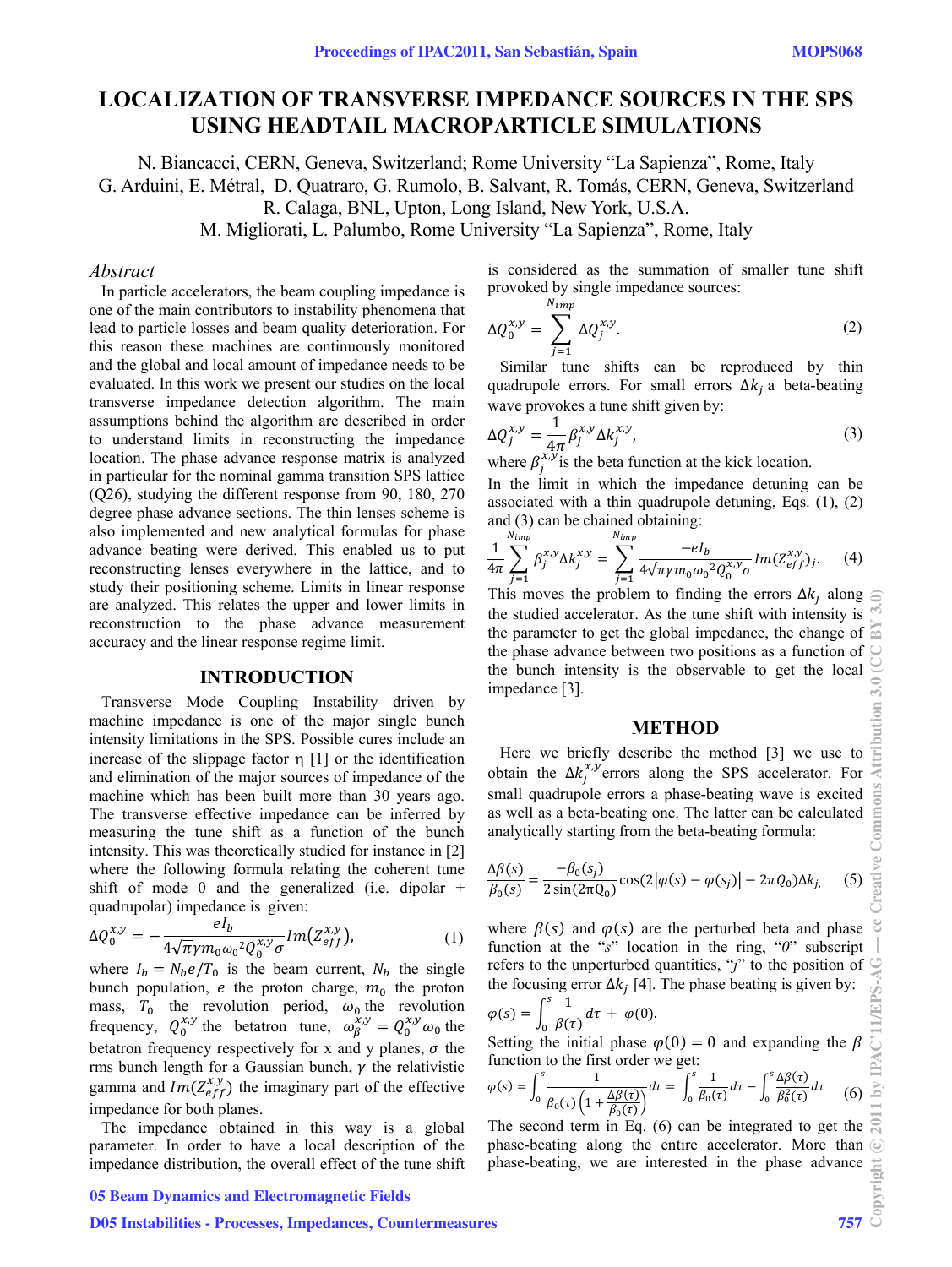$(7)$ 

beating between Beam Position Monitors (BPMs). This is given by the following formula [5]:

$$
\Delta \varphi (s_{j12}) = \frac{\beta_j \Delta k_j}{2s(2\pi Q_0)} \left( \frac{c(2\varphi_j - \varphi_2)s(\varphi_2 - 2\pi Q_0)}{-c(2\varphi_j - \varphi_1)s(\varphi_1 - 2\pi Q_0)} \right),
$$
  

$$
\Delta \varphi (s_{1j2}) = \frac{\beta_j \Delta k_j}{2s(2\pi Q_0)} \left( \frac{c(2\varphi_j - \varphi_2)s(\varphi_2 - 2\pi Q_0)}{-s(\varphi_1)c(\varphi_1 - 2\varphi_1 + 2\pi Q_0)} \right) + \frac{\beta_j \Delta k_j}{2} \qquad (1)
$$

$$
\Delta \varphi(s_{12j}) = \frac{\beta_j \Delta k_j}{2s(2\pi Q_0)} \left( \frac{s(\varphi_2)c(\varphi_2 - 2\varphi_j + 2\pi Q_0) +}{-s(\varphi_1)c(\varphi_1 - 2\varphi_j + 2\pi Q_0)} \right),
$$

where the index "j" refers to the position  $s_j$  of the quadrupole error, "1" and "2" to the generic BPMs position  $s_1 < s_2$ , "s()" and "c()" stand for "sin()" and "cos()". The function is divided in three expressions depending on the relative position of the kick, BPM1 and BPM2 (expression " $s_{i12}$ " stands for " $s_i < s_1 < s_2$ ").

Given a number  $N_{BPM}$  of observation points, using Eq.  $(7)$ , we can construct a response matrix exciting a quadrupole error arbitrarily in the lattice and collecting the phase advance of the  $N_{BPM} - 1$  pairs of BPMs. Choosing  $N_0$  locations for quadrupoles we construct  $\Delta \varphi_i = R_{i,j} \Delta k_i$  where " $R_{i,j}$ " are elements of the response matrix "R" (for vertical or horizontal plane) with  $i \in$  $(1..N_{BPM}-1)$  and  $j \in (1..N_Q-1)$ . This is in general a rectangular matrix that can be inverted in a least square sense to get, from the measured phase advances between BPMs, the values of  $\Delta k_i$  along the ring.

Since, from Eq.  $(4)$ , we see that the impedance is acting as a quadrupole whose strength is linearly dependent on the bunch population  $N_b$ , the effective imaginary impedance  $Im(Z_{eff}^{x,y})$  can be computed at each location from the slope  $\Delta k$  / $\Delta N_h$ .

# **HEADTAIL SIMULATIONS**

# **Simulation Scheme**

Following the studies initiated in [6] we set up a simulation scheme in order to study the reliability of this method. As shown in Fig. (1) the SPS accelerator was simulated via the HEADTAIL tracking code, extended by D. Quatraro in order to include a twiss lattice description for the tracking between BPMs and impedance interaction points [7]. The beam is tracked for different intensities and the BPMs data are collected in both planes and analysed in order to get the phase advance beating with intensity. The "R" matrix is constructed from Eq. (7) using the MAD-X [8] SPS 2007 twiss lattice output and is then pseudo-inverted.

The impedance (or wake functions in time domain) can be arbitrarily placed along the accelerator model: we chose wakes coming from kickers since these are the most important contributors to the SPS impedance budget  $(\sim 500 \text{k}\Omega/m$  for each kicker).

# **RESPONSE MATRIX**

In our simulations we used the SPS lattice from 2007. The tune is  $Q_x=26.13$  and  $Q_y=26.18$ , the phase advance between BPMs is nearly 90° both in vertical and horizontal plane, with some sections of 180<sup>o</sup> and 270<sup>o</sup> as shown in Fig. 2 for the vertical plane.



Figure 1: Scheme of the simulation set up using the HEADTAIL code.



Figure 2: Phase advance in radiants between SPS vertical BPMs.

The phase advance beating has a periodicity of twice the tune as shown in Eq.  $(7)$ , i.e. corresponding to 132m space period. We chose to cover this periodicity with 8 lenses, spaced by 16.5m, leading to a total number of lenses of 412 to cover the whole length of the SPS accelerator (6911m). Since we have 93 BPMs for the vertical plane and 105 for the horizontal, the response matrix " $R$ " has a size of 412x93 in the vertical plane and  $412x105$  in the horizontal. Especially in the  $270^{\circ}$  sections, we expect that reconstructing lenses spaced by 132m will have the same response seen by BPMs, leading to degeneration in reconstruction. A useful way to visualize this degeneracy is shown in Fig. 3 where the " $R$ " response matrix for the vertical plane is drawn as a contour plot: each horizontal line represents the response seen by each pair of BPMs to the corresponding lens excitation. The peak (red spot) appears when a kick is given between the BPMs pair. Two peaks vertically aligned, as in the 270<sup>o</sup> section at 4000m position (see zoom on Fig. 3) means that two different kick positions produce the same peak signal between the correspondent BPM pair. This means we cannot reconstruct impedances in these locations since in the reconstruction we do the inverse procedure: from

#### **05 Beam Dynamics and Electromagnetic Fields**